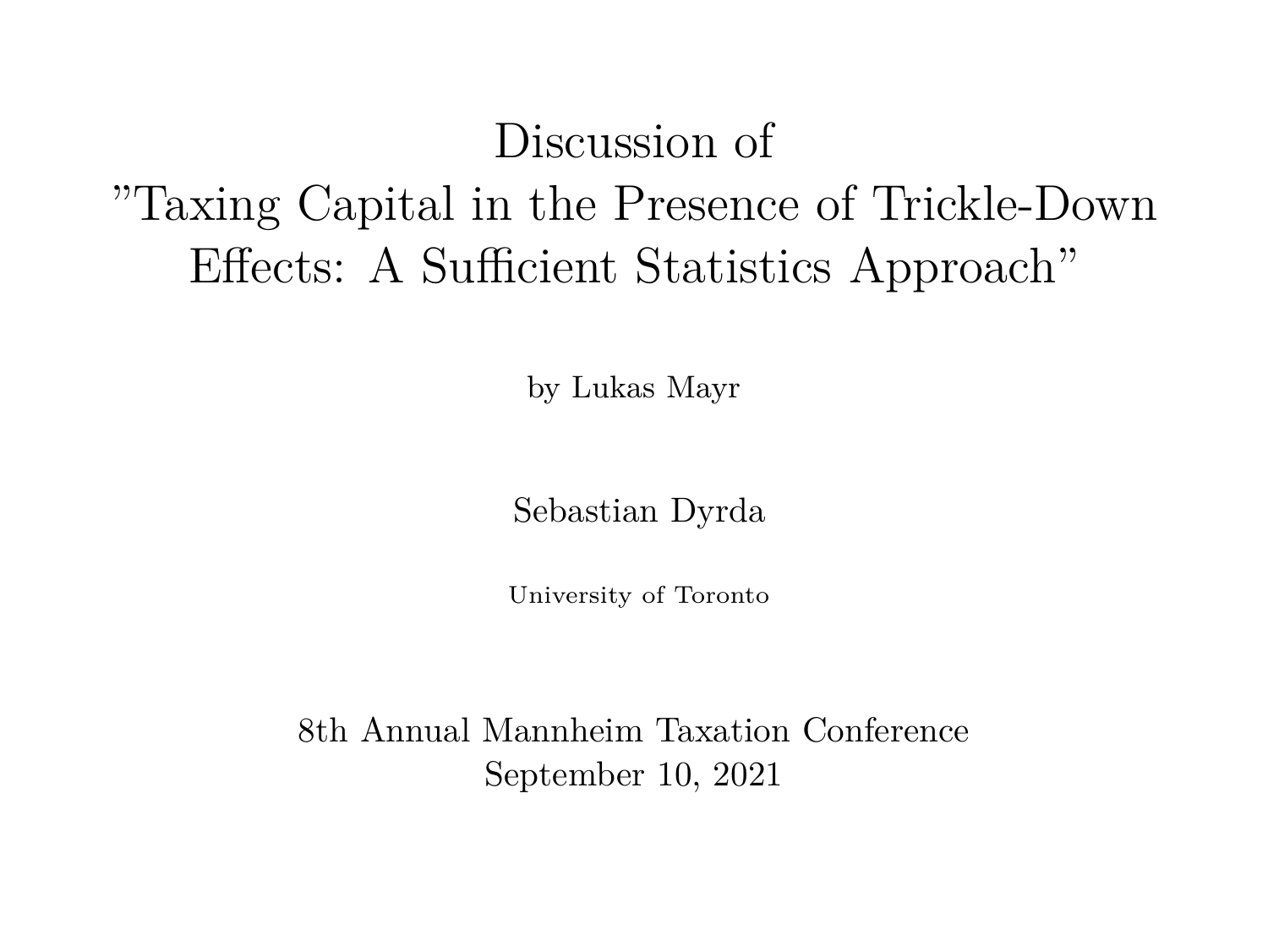- **"Trickle-down" effect:** low taxes on capital induce investment, which in turn increases the demand for labor. Wage boost benefits poorer households.
- **This paper:** study theoretically and quantitatively this effect in an environment encompassing many standard macro, public finance frameworks.
- Very good paper with some neat theoretical results and significant quantitative results. Highlights the role of the GE effects.
- Room for improvement on the both fronts.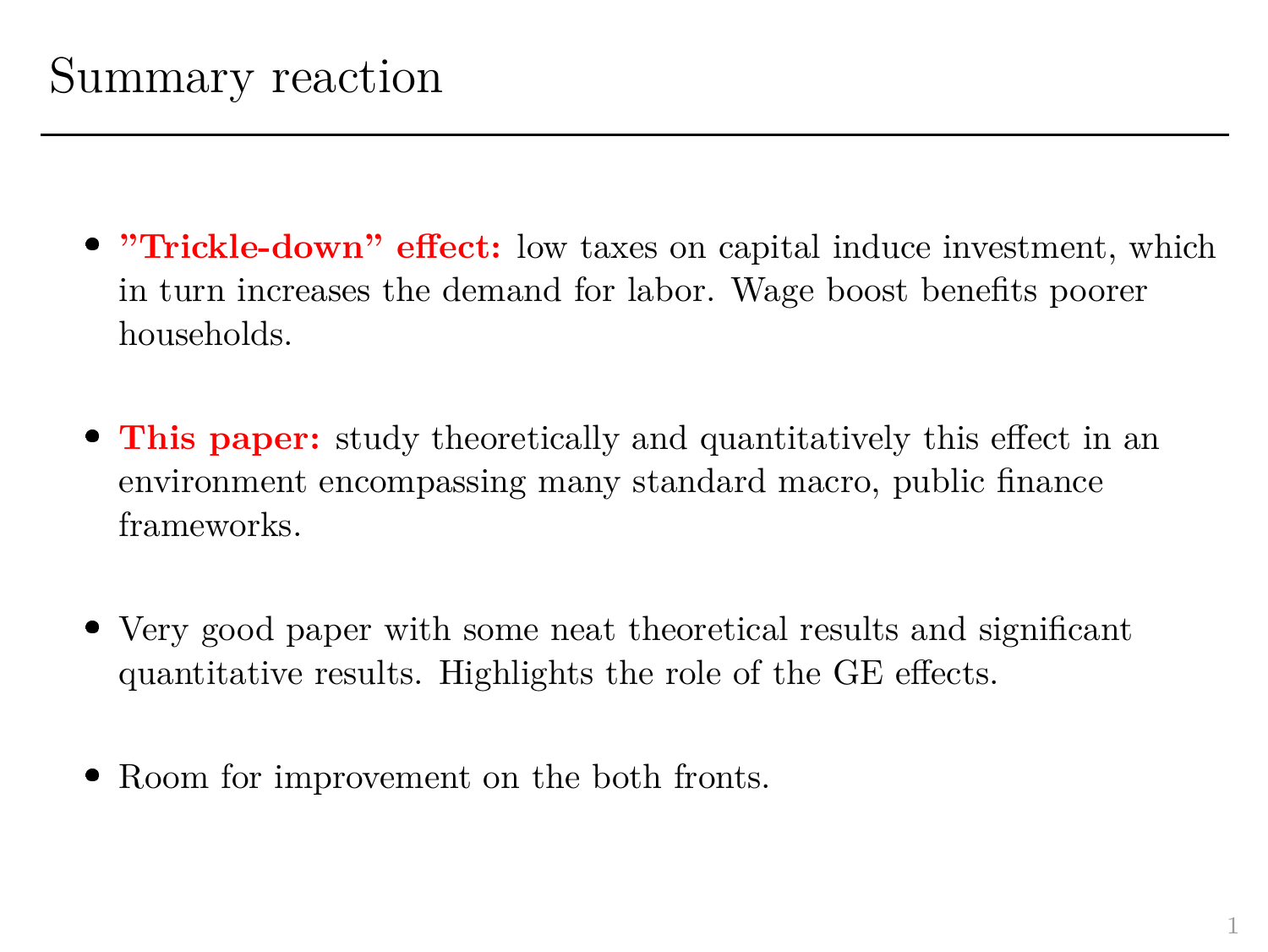- Starts with general environment, nesting several important benchmark models as special cases.
- Derive testable optimality condition for the capital income tax as Function of the Slide<br>Starts with general environment, n<br>models as special cases.<br>Derive testable optimality condition<br>function of key elasticities:  $\bar{\epsilon}_{K_t,1-\tau_k}$ esting se<br>
n for the<br>  $\overline{\epsilon}_{L_t,1-\tau_k}$ Find import<br>  $\begin{array}{l} \hbox{capital in} \\ \hbox{and} \ \bar{\epsilon}_{w,1-\tau_k} \end{array}$ function of key elasticities:  $\bar{\epsilon}_{K_t,1-\tau_k}$ ,  $\bar{\epsilon}_{L_t,1-\tau_k}$  and  $\bar{\epsilon}_{w,1-\tau_k}$ . The challenge: these are **unobserved, policy elasticities**.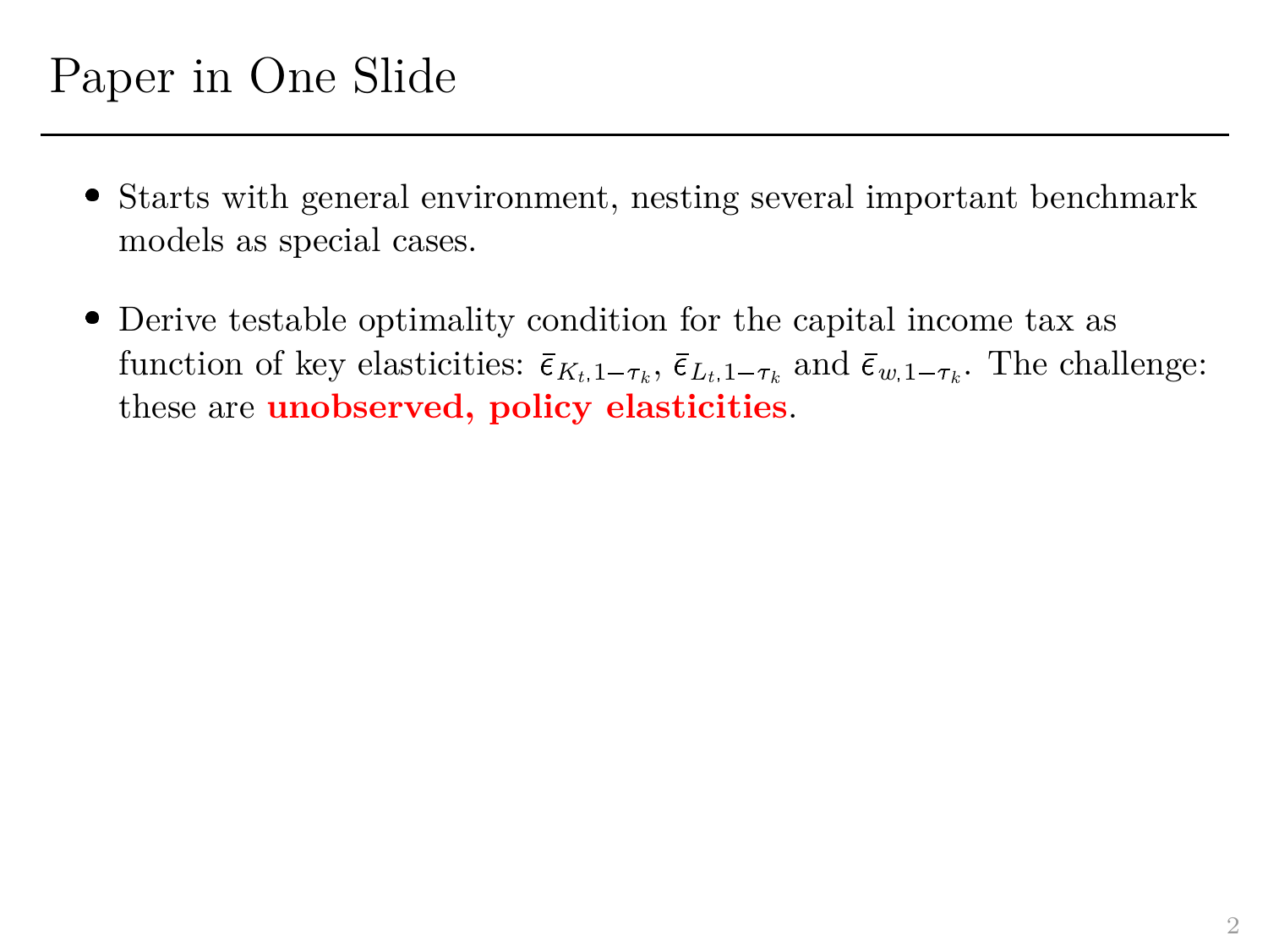- Starts with general environment, nesting several important benchmark models as special cases.
- Derive testable optimality condition for the capital income tax as Function of the Slide<br>Starts with general environment, n<br>models as special cases.<br>Derive testable optimality condition<br>function of key elasticities:  $\bar{\epsilon}_{K_t,1-\tau_k}$ esting se<br>
n for the<br>  $\overline{\epsilon}_{L_t,1-\tau_k}$ Find import<br>  $\begin{array}{l} \hbox{capital in} \\ \hbox{and} \ \bar{\epsilon}_{w,1-\tau_k} \end{array}$ function of key elasticities:  $\bar{\epsilon}_{K_t,1-\tau_k}, \bar{\epsilon}_{L_t,1-\tau_k}$  and  $\bar{\epsilon}_{w,1-\tau_k}$ . The challenge: these are **unobserved, policy elasticities**.
- **Key contribution of the paper:** recover these elasticities from estimated, sufficient statistics: (i)  $K - L$  substitution elasticity (ii) capital and labor income shares (iii) taxes (iv) wage elasticity of labor supply (v) capital supply elasticity.
- Quantify the policy elasticities and capital taxes: (i) The optimal capital tax is falling with the total gross income (ii) Hhs up to 75th percentile would benefit from further tax increase relative to exogenous prices.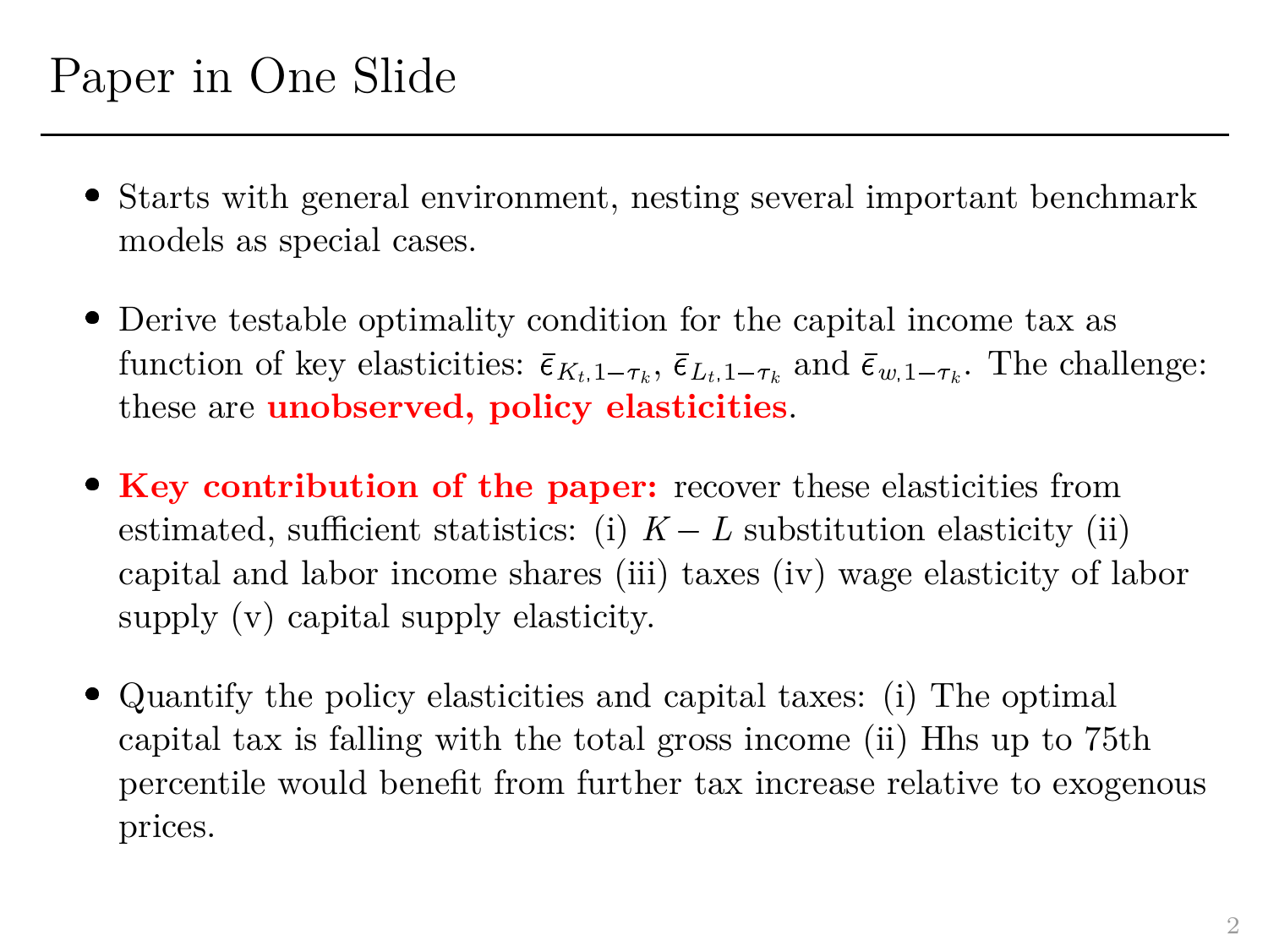## Comments (1)

- 1. Ruling out **wealth effects on labor supply** simplifies algebra, but:
	- Empirical evidence of wealth effects on labor supply: Golosov, Graber, Mogstad, Novgorodsky (2021)
	- They interact with capital taxation: wealth and productivity are positively correlated  $\rightarrow$  increase in capital income tax implies negative wealth effect  $\rightarrow$  wealthy-productive work more, poor-unproductive work less (transfers)  $\rightarrow$  labor productivity rises in the economy.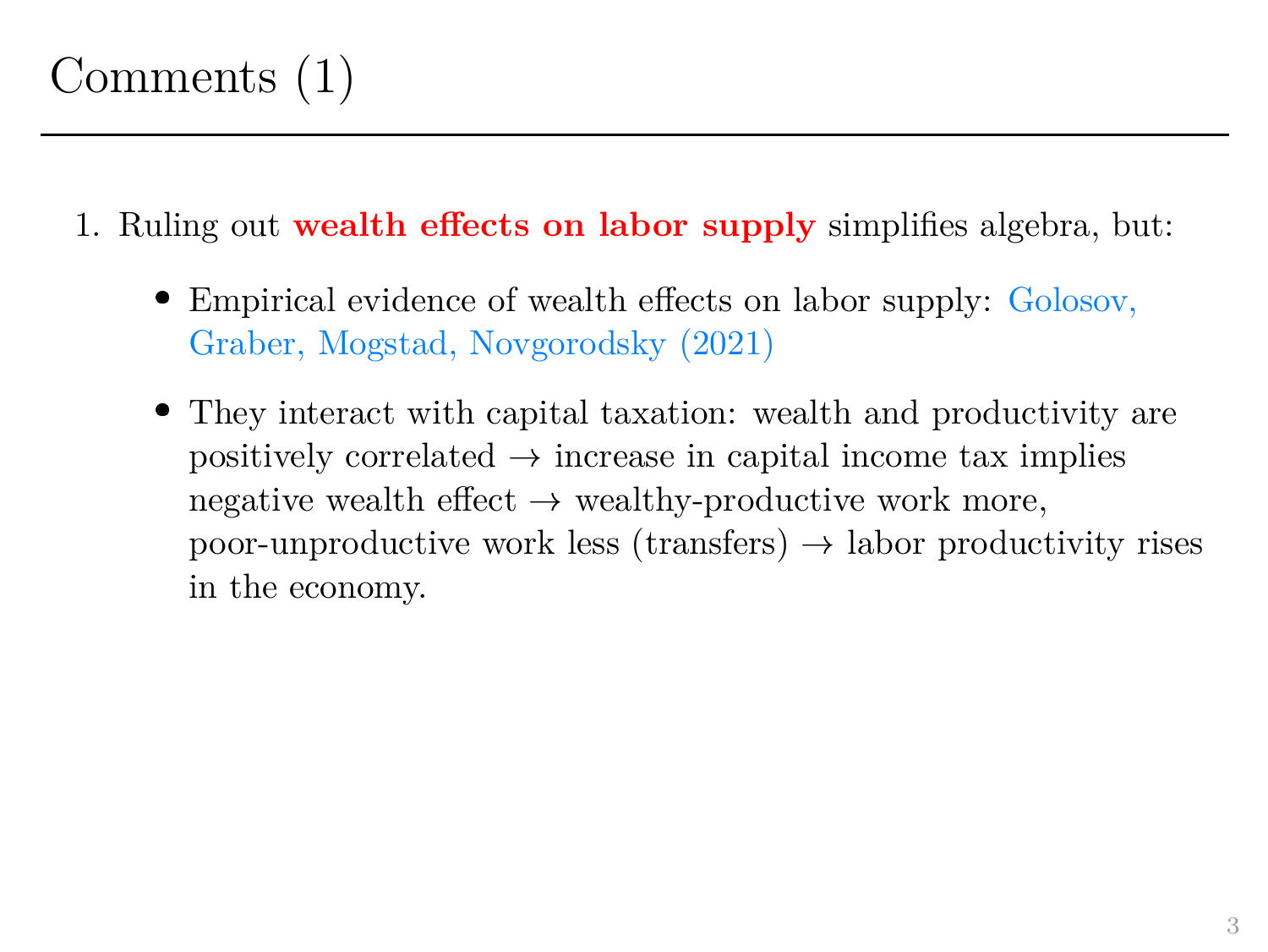- 1. Ruling out **wealth effects on labor supply** simplifies algebra, but:
	- Empirical evidence of wealth effects on labor supply: Golosov, Graber, Mogstad, Novgorodsky (2021)
	- They interact with capital taxation: wealth and productivity are positively correlated  $\rightarrow$  increase in capital income tax implies negative wealth effect  $\rightarrow$  wealthy-productive work more, poor-unproductive work less (transfers)  $\rightarrow$  labor productivity rises in the economy.
- 2. Sufficient statistic approach:
	- **•** Inherently **local formulas** evaluated around the current tax system. Yet the optimality calls for more than doubling capital tax. How valid is the local approximation?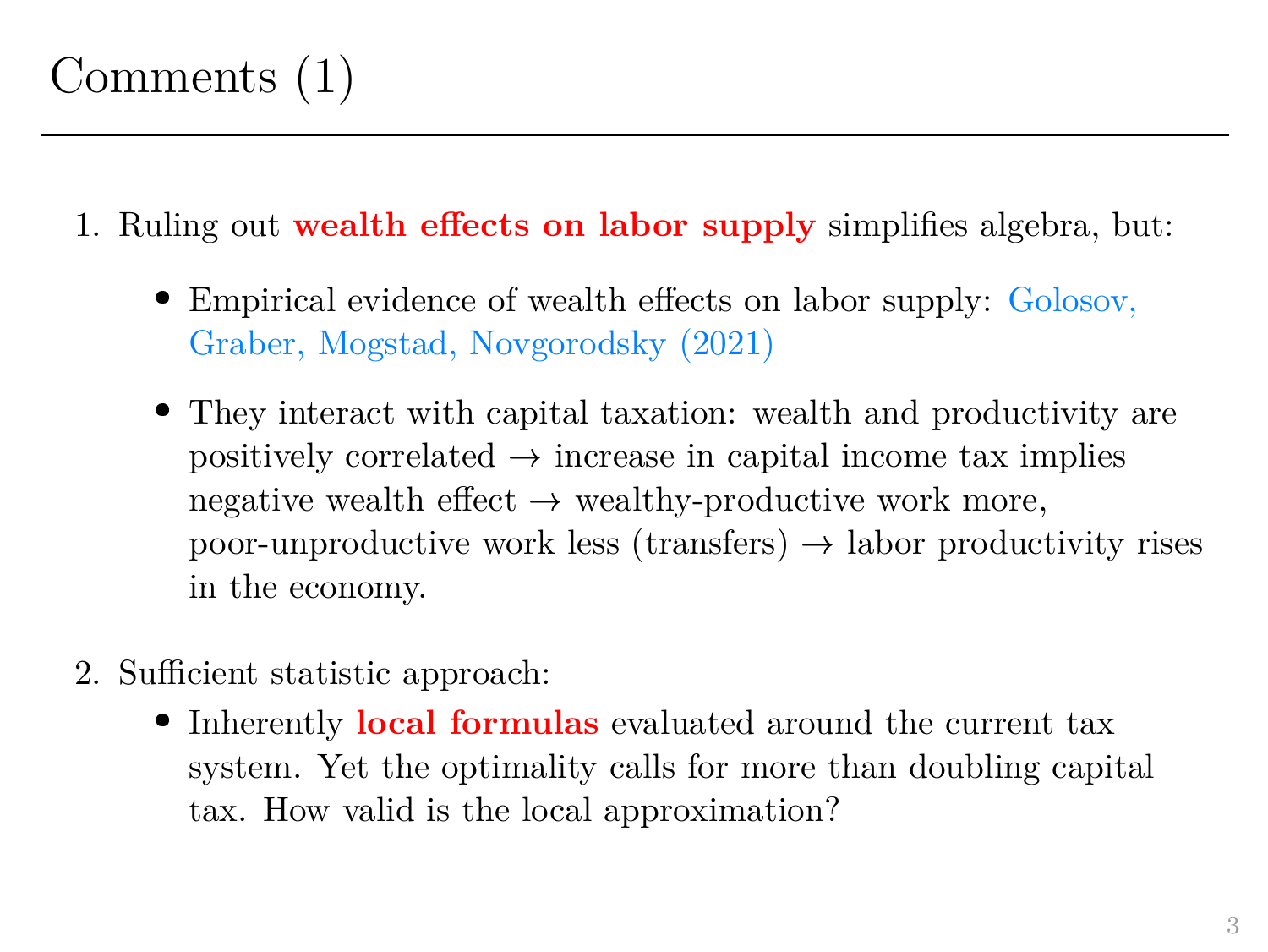## Comments (2)

- 3. What is the real world counterpart of the capital income tax in the model?
	- The U.S. tax system **pools together capital and labor income** and taxes them according to the personal income tax code.
	- The paper has two separate instruments and conducts the analysis holding the labor income tax fixed.